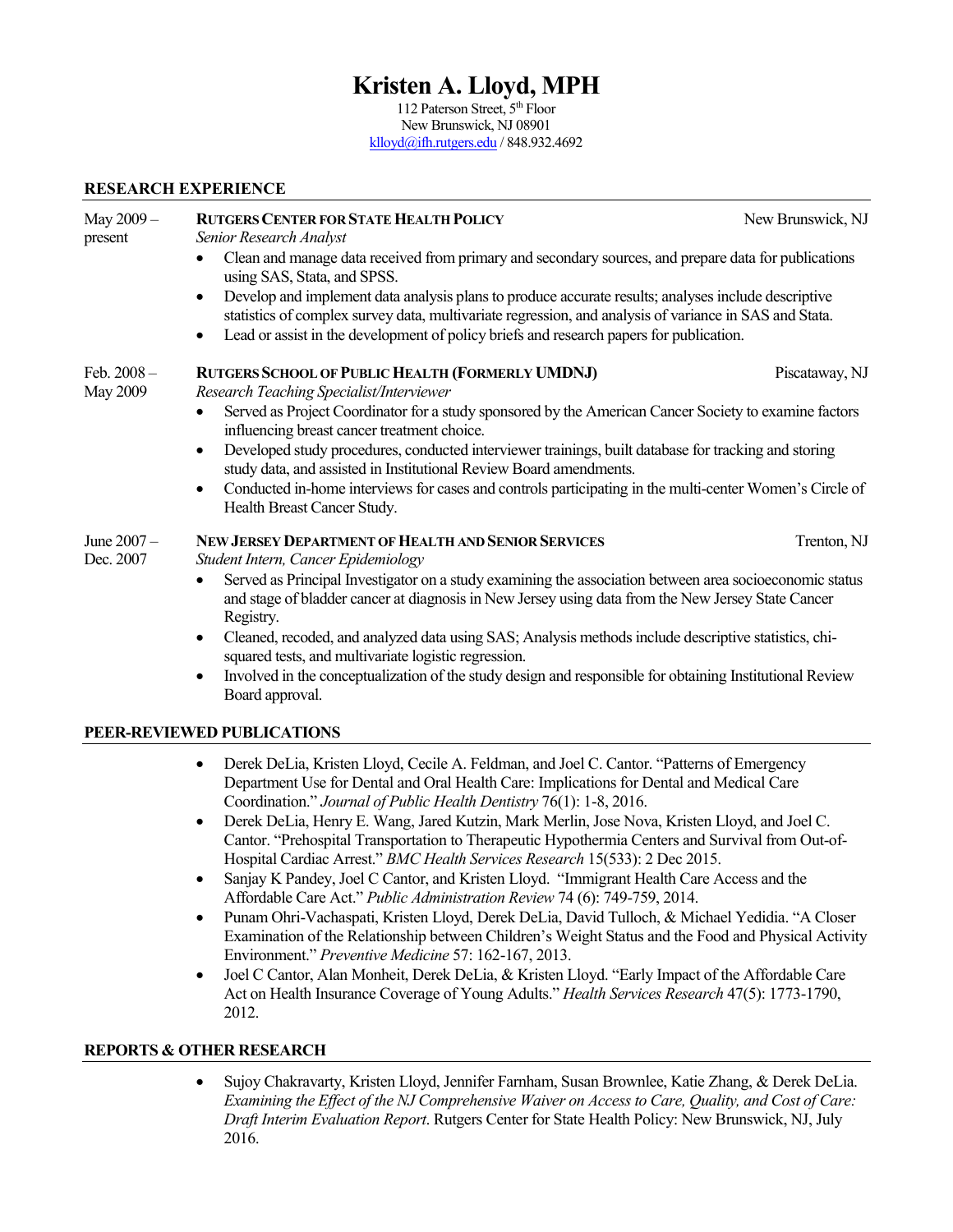- Jennifer Farnham, Sujoy Chakravarty, & Kristen Lloyd. *Initial Stakeholder Feedback on Implementation of the Managed Care Expansion in Long-Term Services and Supports*. Rutgers Center for State Health Policy: New Brunswick, NJ, July 2015.
- Jennifer Rodriguez and Kristen Lloyd. *Supporting Family Caregivers in New Jersey: Expressed Needs for Help Providing Home and Community-Based Care.* Rutgers Center for State Health Policy: New Brunswick, NJ, May 2015.
- Derek DeLia & Kristen Lloyd. *Sources of Variation in Avoidable Hospital Use and Cost across Low-Income Communities in New Jersey.* Rutgers Center for State Health Policy: New Brunswick, NJ, July 2014.
- Kristen Lloyd, Derek DeLia, & Joel C. Cantor. *Use of Emergency Departments for Non-traumatic Oral Care in New Jersey.* Rutgers Center for State Health Policy: New Brunswick, NJ, March 2014.
- Kristen Lloyd, Derek DeLia, Joel C. Cantor, & Alan C. Monheit. *Expanded Young Adult Dependent Coverage under the Affordable Care Act and Its Implications for Risk Pooling*. State Health Access Reform Evaluation: Minneapolis, MN, February 2014.
- Derek DeLia, Jose Nova, Kristen Lloyd, & Daisuke Goto. *Technical Report on the Creation of a Linked Prehospital, Hospital, and Mortality Database in New Jersey*. Rutgers Center for State Health Policy: New Brunswick, NJ, September 2013.
- Susan Brownlee, Joel C. Cantor, & Kristen Lloyd. *Challenges to Improving Local Health System Performance: Social Indicators of Well-Being in 13 Low-Income New Jersey Communities.* Rutgers Center for State Health Policy: New Brunswick, NJ, December 2013.
- Susan Brownlee, Joel C. Cantor, & Kristen Lloyd. *Covering the Uninsured: Which New Jersey Adults Will Decide to Enroll in 2014?* Rutgers Center for State Health Policy: New Brunswick, NJ, July 2013.
- Kristen Lloyd, Dorothy Gaboda, & Joel C. Cantor. *New Jersey's Long-Term Uninsured Adults Eligible for Coverage under the ACA.* Rutgers Center for State Health Policy: New Brunswick, NJ, May 2013.
- Dorothy Gaboda, Kristen Lloyd, Jose Nova, & Joel C. Cantor. *Uninsured in New Jersey by County: How Many are Eligible for New Coverage under the ACA?* Rutgers Center for State Health Policy: New Brunswick, NJ, May 2013.
- Kristen Lloyd, Jose Nova, & Dorothy Gaboda. *Utilization and Insurance Coverage of Dental Services among New Jersey Adults.* Rutgers Center for State Health Policy: New Brunswick, NJ, September 2012.
- Kristen Lloyd & Dorothy Gaboda. *Differences among New Jersey Adults using Private Doctors, Clinics, and with no Usual Source of Care.* Rutgers Center for State Health Policy: New Brunswick, NJ, October 2011.
- Joel C. Cantor, Dorothy Gaboda, Jose Nova, & Kristen Lloyd. *Health Insurance Status in New Jersey After Implementation of the Affordable Care Act.* Rutgers Center for State Health Policy: New Brunswick, NJ, August 2011.
- Kristen Lloyd, Joel C. Cantor, Dorothy Gaboda, & Peter Guarnaccia. *Health, Coverage, and Access to Care of New Jersey Immigrants: Findings from the New Jersey Family Health Survey. Rutgers Center* for State Health Policy: New Brunswick, NJ, June 2011.
- Kristen Lloyd, Joel C. Cantor, Dorothy Gaboda, & Peter Guarnaccia. *Health, Coverage, and Access to Care of New Jersey Immigrants: Findings from the New Jersey Family Health Survey.* Rutgers Center for State Health Policy: New Brunswick, NJ, June 2011.

### **PRESENTATIONS**

- Disparities in the Use of Emergency Departments for Oral Care. Presented at Academy Health Annual Research Meeting, June 2014, San Diego, CA.
- Protecting Vulnerable Families from Coverage & Access Coordination Problems. Presented at Academy Health Annual Research Meeting, June 2013, Baltimore, MD.
- Correlates of Care-Seeking for Adults with New or Flaring Symptoms. Presented at Academy Health Annual Research Meeting, June 2012, Orlando, FL.
- Biologically Implausible Values and Childhood Obesity Surveillance. Presented at Experimental Biology Conference, April 2011 American Society of Nutrition. Washington, D.C.